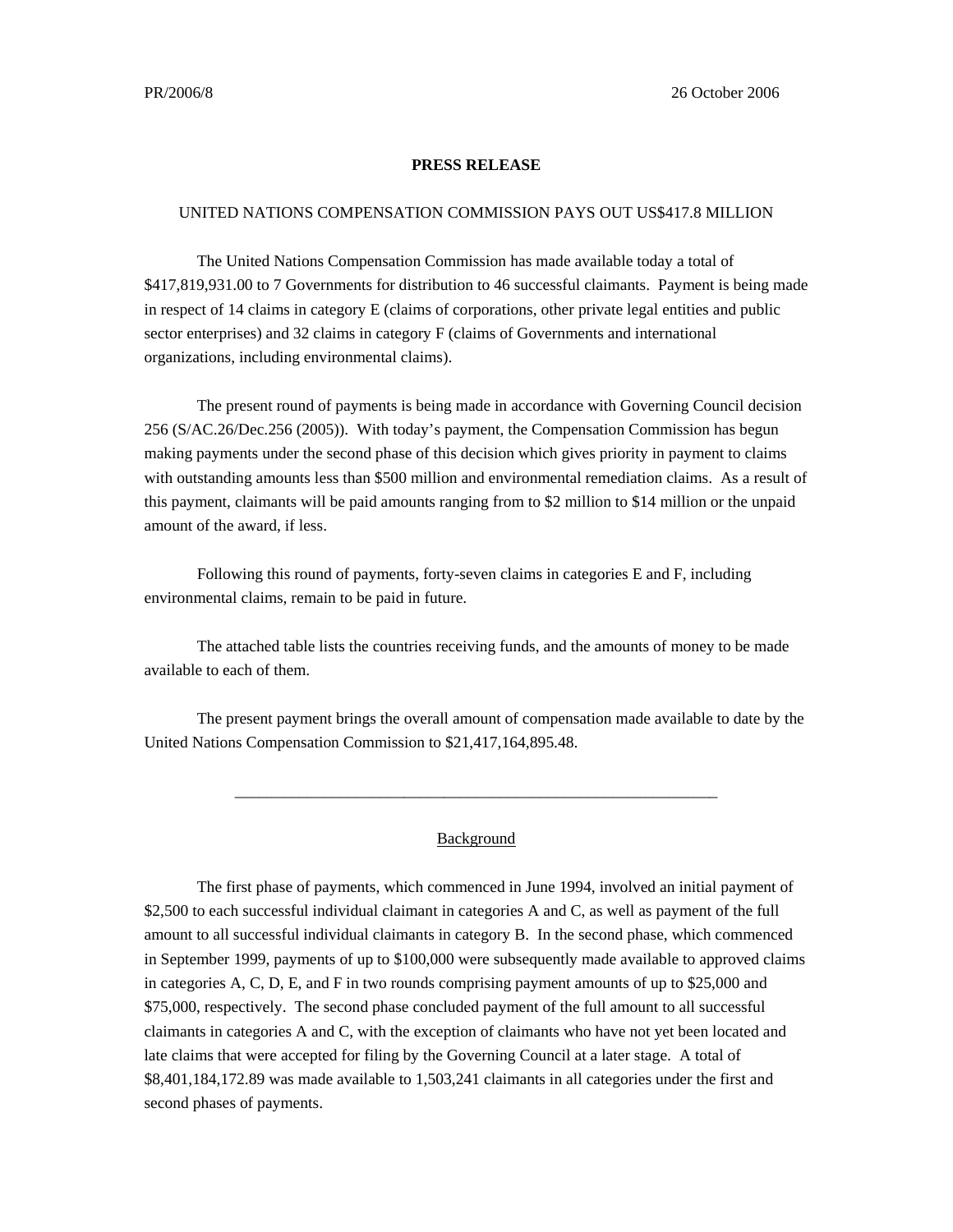In the third phase of the payments mechanism, which commenced in October 2000, each successful claimant in categories D, E and F received an initial amount of up to \$5 million in accordance with decision 100 of the Governing Council of the Compensation Commission. Subsequent rounds of payments of up to \$10 million were made to successful claimants in these categories of claims in the order in which they have been approved. A total of \$9,219,701,344.13 has been made available to 7,923 claimants in categories D, E and F under the third phase.

At the forty-eighth session (June 2003), the Governing Council adopted decision 197, establishing a temporary payment mechanism in light of the reduction in the Compensation Fund's income, following the adoption of Security Council resolution 1483 (2003), which provides in paragraph 21 that the Compensation Fund shall receive 5 per cent of all export sales of petroleum, petroleum products, and natural gas from Iraq. Under this temporary payment mechanism, up to \$200 million from the Compensation Fund was made available for the payment of successful claims on a quarterly basis following each session of the Governing Council (from the forty-eighth to the fifty-first sessions, inclusive). Successful claimants in all categories received an initial amount of \$100,000 or the unpaid amount of the award, if less, with the disbursement of subsequent rounds of payments of \$100,000 to successful claimants in all categories in the order in which they had been approved at the sessions described above, until the available funds for distribution had been exhausted. This temporary mechanism was extended by the Governing Council in its decision 227 at its fifty-second session (June-July 2004).

At the fifty-seventh session (September 2005), as a result of the completion of the review of all claims and of the higher than anticipated income into the Compensation Fund, the Governing Council adopted decision 253, which lifted the ceiling of \$200 million established under decisions 197 and 227, and made available for payment the entire balance in the Compensation Fund for each quarterly payment.

At the fifty-eighth session (December 2005), the Governing Council adopted decision 256 concerning the payment mechanism and the priority of payment of the outstanding claims. Under phase one of the payment mechanism, quarterly payments are being made in rounds of \$2 million until completion of payments to individual claimants and payment to all claims up to the level of \$65 million. Under phase two, claimants with outstanding amounts greater than \$500 million will receive a maximum amount of \$2 million per quarter, whereas claimants with outstanding amounts smaller than \$500 million and environmental awards approved for the third, fourth and fifth instalments of category F4 environmental remediation claims, will receive rounds of payments of \$2 million, or the unpaid balance of the award, if less, until all available amounts in the Compensation Fund have been exhausted.

The Governing Council monitors the distribution of payments to claimants by the relevant Governments and international organizations. Governments and international organizations are obligated to distribute funds to successful claimants expeditiously and to report to the Commission on payments made to claimants. Any funds undistributed to claimants by Governments and international organizations within twelve months of receiving payment shall be returned to the Commission.

-2-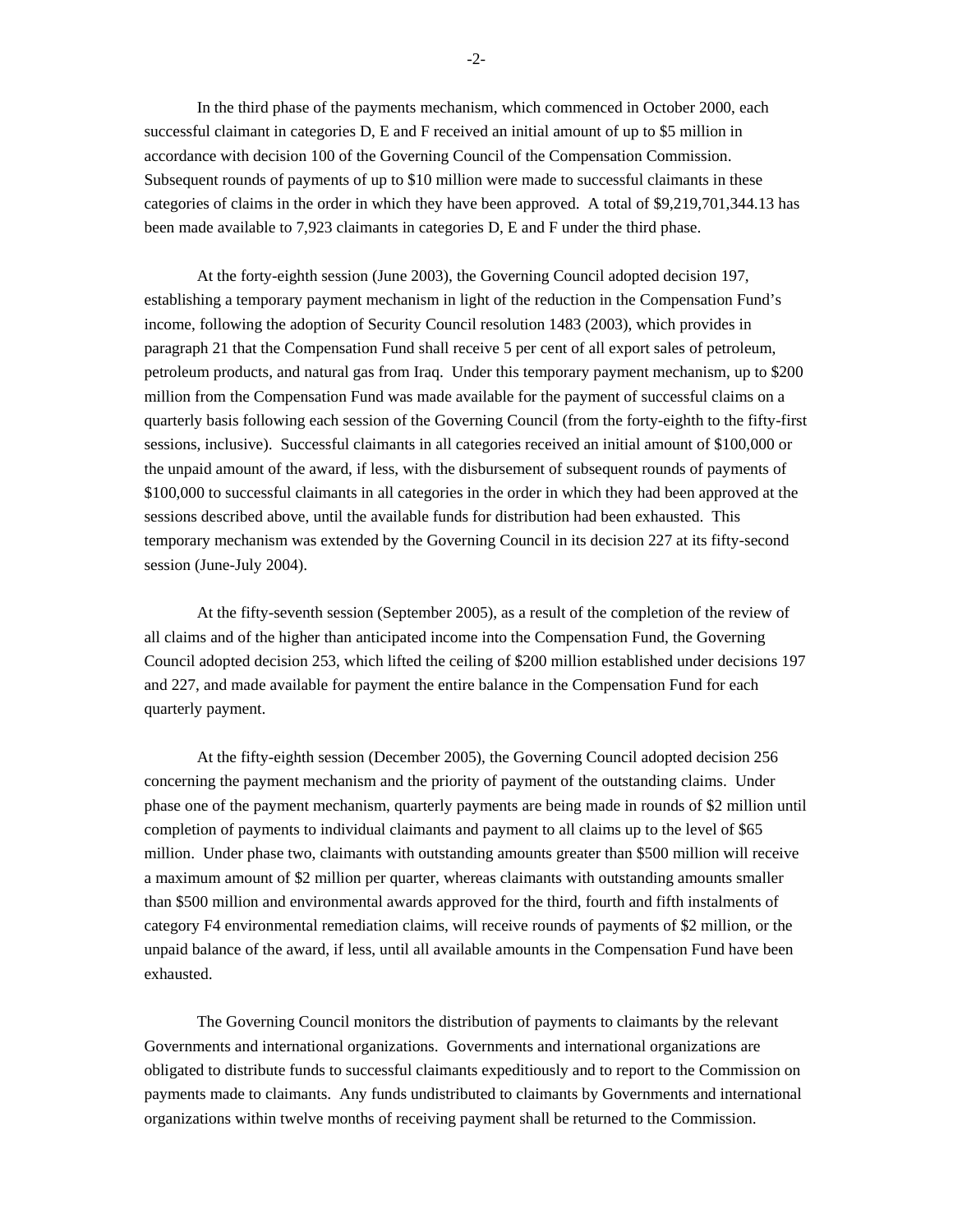Further payments to Governments and international organizations shall be suspended where they fail to report on the distribution of funds to successful claimants or fail to return undistributed funds on time.

Further information about the Compensation Commission can be found on its website located at www.uncc.ch.